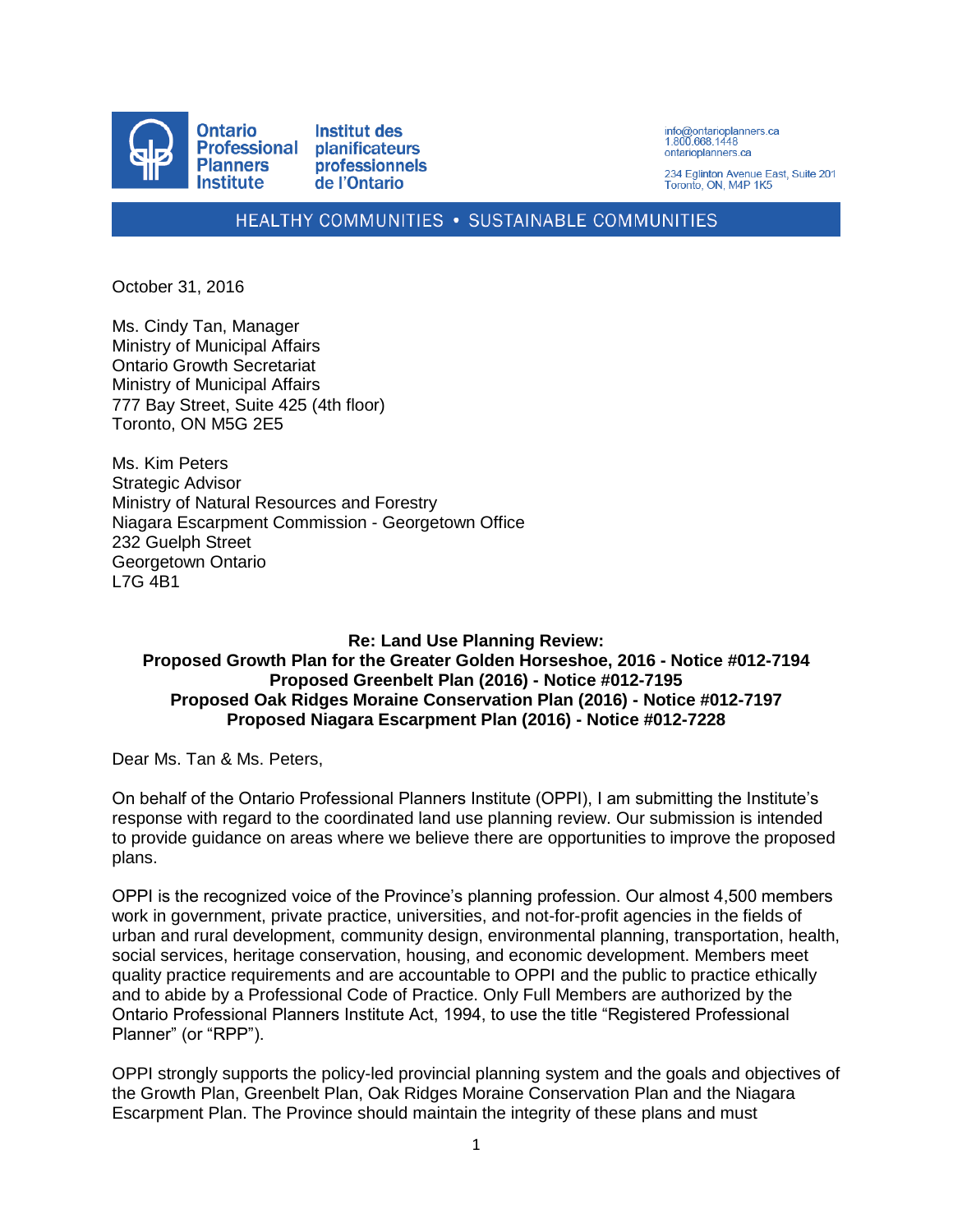continuously strive to improve and enhance existing tools and, where required, develop and deliver new tools to support the objectives and implementation of these plans.

Our submission is organized into four main sections:

- Proposed Growth Plan for the Greater Golden Horseshoe;
- Proposed Greenbelt Plan;
- Proposed Oak Ridges Moraine Conservation Plan; and,
- Proposed Niagara Escarpment Plan.

## **Proposed Growth Plan for the Greater Golden Horseshoe**

The Growth Plan for the Greater Golden Horseshoe (Growth Plan) provides a sustainable land use planning framework for one of North America's largest urban agglomerations. The Growth Plan is a significant tool intended to enhance the global competitiveness of the region and improve the quality of life for people living and working in the Greater Golden Horseshoe, as well as for those future generations who will call this area their home. OPPI supports, and is encouraged by, a number of the proposed policy changes to the Growth Plan, including:

- Stronger policies that are intended to improve the planning and design for complete communities.
- The introduction of a broad policy framework that directs municipalities to proactively plan for climate change through a combination of measures.
- The introduction of policies that support the planning and development of "complete" streets."
- The strengthening of the housing policy framework that acknowledges the need for a more robust and comprehensive approach to planning for affordable housing.
- The acknowledgment of the need for a standard methodology for land needs assessment; and,
- The inclusion of policies for engaging the public, First Nations and Metis communities in efforts to implement the policies of the Growth Plan.

There are also a number of proposed policies that merit further refinement. We offer the following observations for your consideration:

- *Strategic Growth Areas and Nodes/Corridors:* The proposed plan introduces a new term – "strategic growth areas." It is our understanding that the term "strategic growth areas" is used to describe important locations for intensification – such as nodes, corridors, brownfields, greyfields, etc. From an urban structure perspective, it is important to note that nodes and corridors can and should also be planned for designated greenfield areas. The Province should provide policy direction to ensure connections are planned for existing nodes and corridors in built-up areas and future nodes and corridors in greenfield areas.
- *Greenfield Density and Intensification Targets:* The proposed Growth Plan includes new density targets for greenfield areas (80 people and jobs per hectare) and increased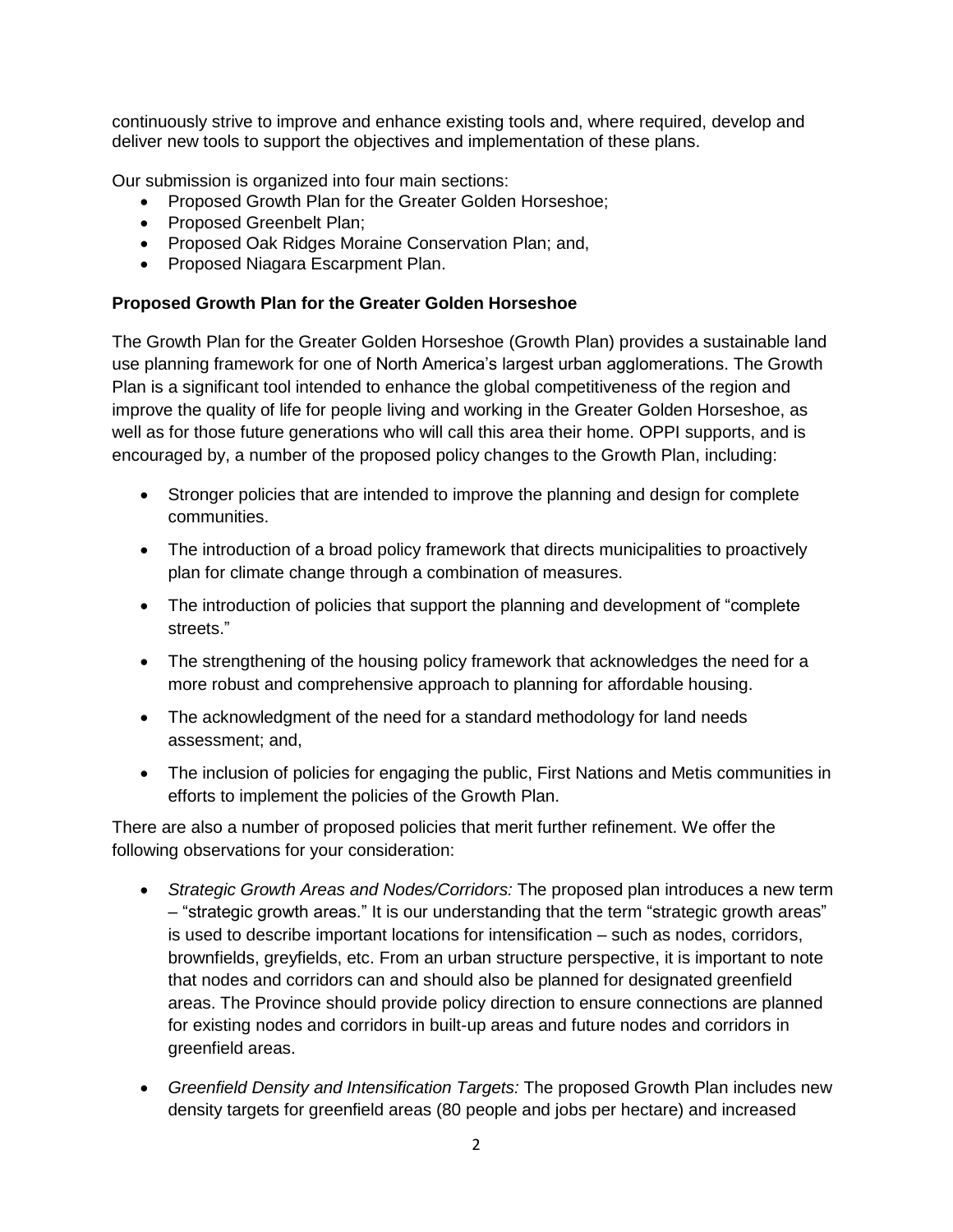intensification targets (60% across the built-up area). These two proposed changes appear to be significant and will have a range of impacts on the long range planning of towns, cities and regions within the Greater Golden Horseshoe. It's unclear at this time what the effect of these two major policy changes will be, although some have posited that there might be impacts on housing affordability and land availability. While the proposed Plan does provide some flexibility for municipalities in the outer ring, the expectation is that the pace of future urban boundary expansions within the inner ring will slow.

Density should not, however, be pursued at all costs and we believe the complete communities concept should be the overarching principle of the Growth Plan. The Province should consider flexibility that prioritizes the planning of complete communities of quality over the achievement of the planned density and intensification targets. There must also be flexibility to ensure the local context of municipalities can be accommodated. It is also important to consider how municipalities at different stages of urban development and growth will or can address greenfield and intensification requirements.

- *Transit Corridors and Transit Stations:* Policy 2.2.4.5 states that Major Transit Station areas will be planned to achieve minimum density targets (200 people and jobs per hectare for subways; 160 people and jobs per hectare for light rail; and, 150 people and jobs per hectare for express rail service on the GO transit network) by 2041. Policy 2.2.4.6 states that the targets do not apply to land designated as prime employment areas. It is important to note that there may be other mitigating factors that should be considered when planning the lands around station areas. Other factors could influence the ability to meet the proposed density targets, including the need to protect/conserve cultural heritage resources, managing land use compatibility impacts associated with rail infrastructure (such as a layover facility), impacts on stable residential neighbourhoods and the need for appropriate transitions in building height, scale and density. The policies should acknowledge local context and that in some circumstances an alternative target may be required depending on the context of the lands around the station.
- It is also worth noting that Metrolinx's current Mobility Hub Guidelines document, which we understand is being updated at this time, includes density targets for different forms of transit. *Table ii.3 Suggested Land Use Densities by Transit Technology and Transit Mode Share* for Mobility Hubs provides densities for subways (250 p/j per hectare or higher), express rail (150-300 p/j per hectare), light rail (200-400 p/j per hectare), bus rapid transit (100-250 p/j per hectare), regional rail (50-200 p/j per hectare) and bus/streetcar (50-150 p/j per hectare). The Province could consider providing a range of densities to reflect the range of possible conditions in and around different types of Major Transit Station areas. Alternatively, the Province might also consider harmonizing Policy 2.2.4.5 with Table ii.3 from the Big Move.
- The Province should consider reconciling the different distances for Major Transit Station areas and Mobility Hubs. Major Transit Station areas, which includes heavy and light rail, are defined as an area within 500 metre radius of the station, whereas Metrolinx's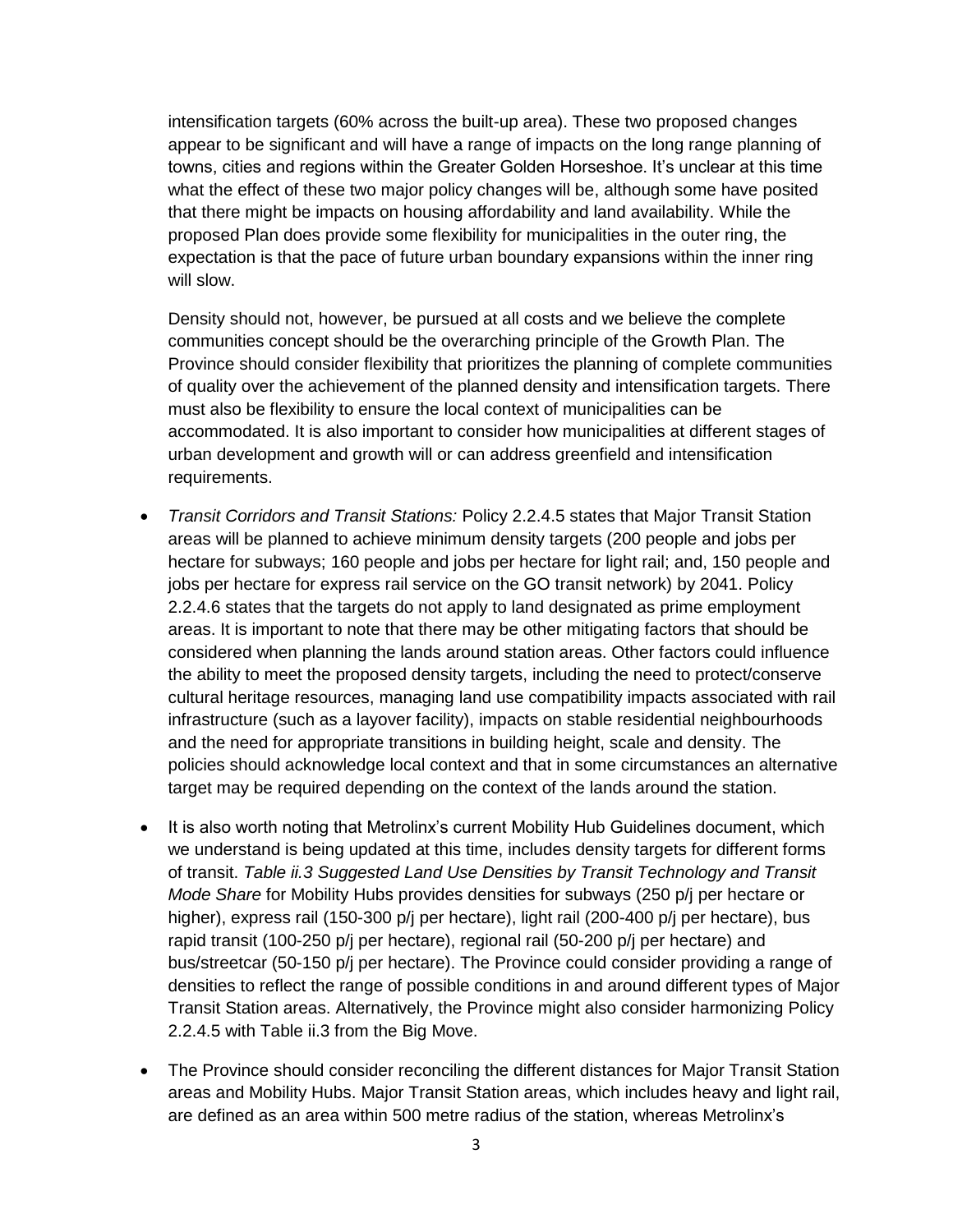Mobility Hub Guidelines distinguish between three different zones (primary zone of 250 metres; secondary zone of 500 metres; and a tertiary zone, which is beyond 500 metres, usually up to 800 metres). While it is understood that not all Major Transit Stations are Mobility Hubs, there is an opportunity to harmonize the two approaches.

- *Employment Land Framework:* The proposed Growth Plan includes a new policy framework for employment lands, introducing a two-tiered approach for employment lands in upper and single tier municipalities. The approach distinguishes between Prime Employment Areas and Employment Areas. OPPI is generally supportive of this policy framework, although we do foresee a number of challenges to implementing the policies. Employment land within the current planning framework is regulated to protect employment lands and limit conversion considerations through the municipal comprehensive review process. Further regulation and limitations to local municipalities (by only allowing consideration by upper tier municipal comprehensive reviews) could inhibit the ability to invest and attract development, respond to local market conditions, create jobs and in particular, redevelop brownfields. The proposed policies should be carefully considered to ensure municipalities can plan appropriately based on local objectives and context.
- *Regeneration Areas:* It is important to note that the proposed Growth Plan no longer includes references to "regeneration areas," as it is our understanding that the use of this term was not well understood. Several municipalities, however, have incorporated policies and designated areas in official plans as "regeneration areas." The regeneration area policy framework should be reviewed and a modified version included in the proposed Growth Plan as it is a useful tool for municipalities looking to promote brownfield redevelopment in strategic locations.
- *Implementation Tools:* It remains unclear as to when the Province will complete a number of the implementation tools referenced in Policy 5.2.2. Some of the proposed tools are a greater priority than others. Most municipal official plans, for example, include policies and schedules identifying natural heritage and agricultural systems (in reference to policy 5.2.2.2 b and c). The Province also maintains a number of guidelines for identifying the significance of natural features and refining the natural heritage system mapping. Accordingly, the need for the preparation of more detailed mapping at this stage appears to be less critical compared to other tools, such as the proposed land needs methodology (in reference to policy 5.2.2.1.c). It is crucial that a standard land needs methodology is released in a timely manner to ensure that municipalities and stakeholders have the opportunity to comment on a draft version prior to the release of the document. Growth Plan conformity work cannot commence until the Province completes the land needs methodology, hence the importance of accelerating this exercise.
- It is also recommended that the Province consider an aggregate resources study for the Greater Golden Horseshoe as part of its implementation program (Policy 5.2.2).
- Finally, clear transition policies must be articulated.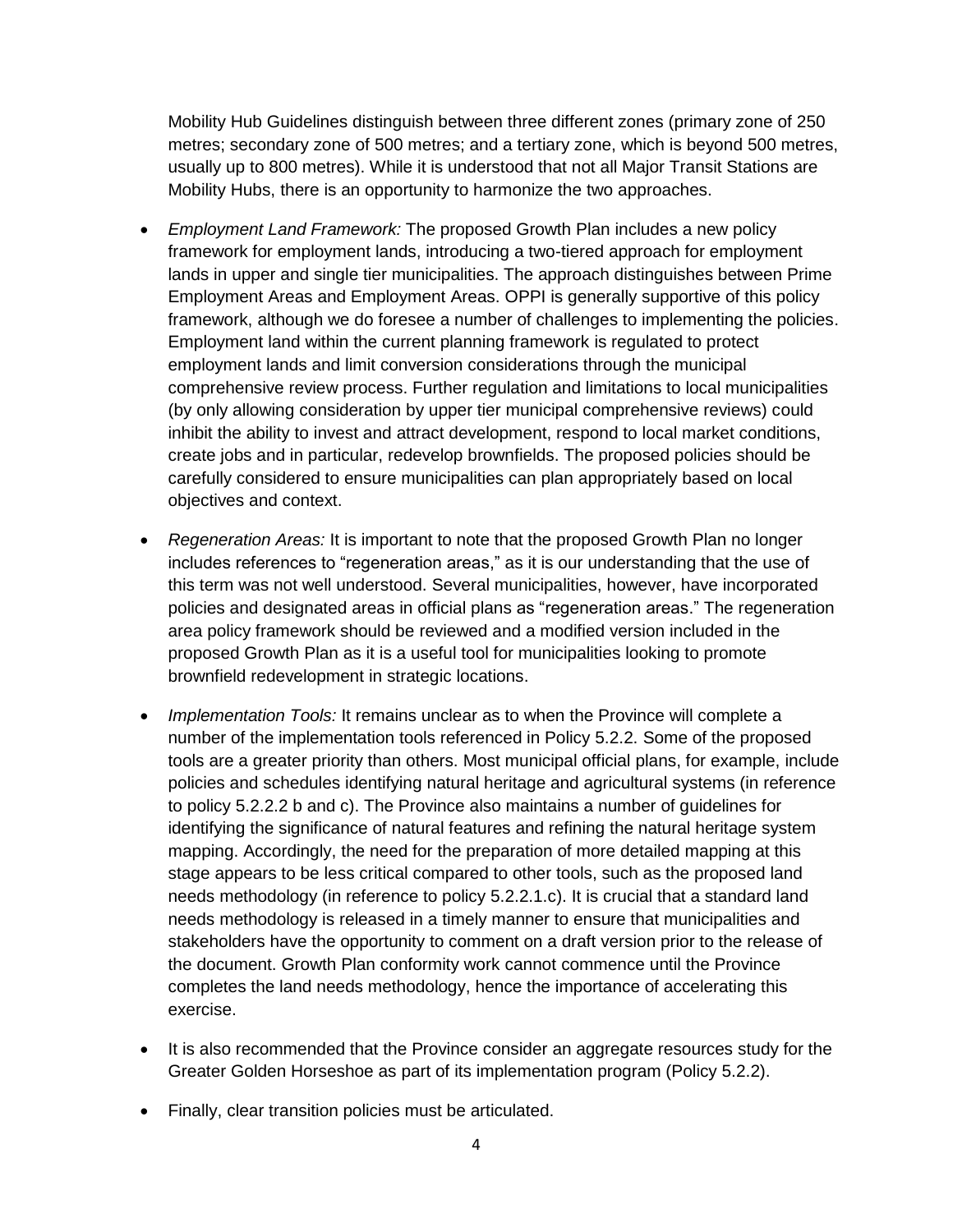## **Proposed Greenbelt Plan & Oak Ridges Moraine Conservation Plan**

We support and are encouraged by the following additions and modifications:

- The efforts to harmonize policies and defined terms across the four plans are a welcome change. There are, however, several opportunities for further improvements that are noted below.
- The inclusion of 21 major urban river valleys and seven associated coastal wetlands to what is protected by the Greenbelt.
- The addition of four parcels of land identified by the City of Hamilton and the Region of Niagara as Protected Countryside to what is protected by the Greenbelt.

We offer the following suggestions for consideration:

- The Province should consider harmonizing the definitions of natural heritage system in the Greenbelt Plan with the natural heritage system defined in the Growth Plan. Other terms that should be harmonized include: hydrologic features, key hydrologic features, natural heritage features and areas.
- The Province should consider defining the term "impervious areas" as it relates to Policy 3.2.2.e.
- Further harmonization is suggested to ensure alignment between Policy 1.4.3.2 of the proposed Greenbelt Plan and Policy 2.2.9 of the proposed Growth Plan. These policies apply to rural areas in the proposed Growth Plan and Towns/Villages and Hamlets in the Greenbelt Plan.
- The proposed Greenbelt Plan includes the direction that settlement areas are to be planned as "net zero communities" over the long term. The term net-zero is defined as "*communities that meet their energy demand through low-carbon or carbon-free forms of energy and off-set, preferably locally, any releases of greenhouse gas emissions that cannot be eliminated. Net-zero communities include a higher density built form, and denser and mixed-use development patterns that ensure energy efficiency, reduced distances travelled, and improved integration with transit, energy, water and waste systems.*" The goal of planning for net-zero communities is an excellent goal, however, the proposed Greenbelt (and Growth Plan) do not include sufficient detail on how communities are to achieve this goal. For this goal to be acted upon it will require more detailed policy guidance, as well as a more thorough understanding on how the Province will contribute to this effort (financially and otherwise).
- Policy 5.3 states that the Province will work with municipalities to prepare consistent mapping of the agricultural system across the Greater Golden Horseshoe. The proposed Growth Plan for the Greater Golden Horseshoe includes a similar policy direction. We note that a number of municipalities have already incorporated and designated lands for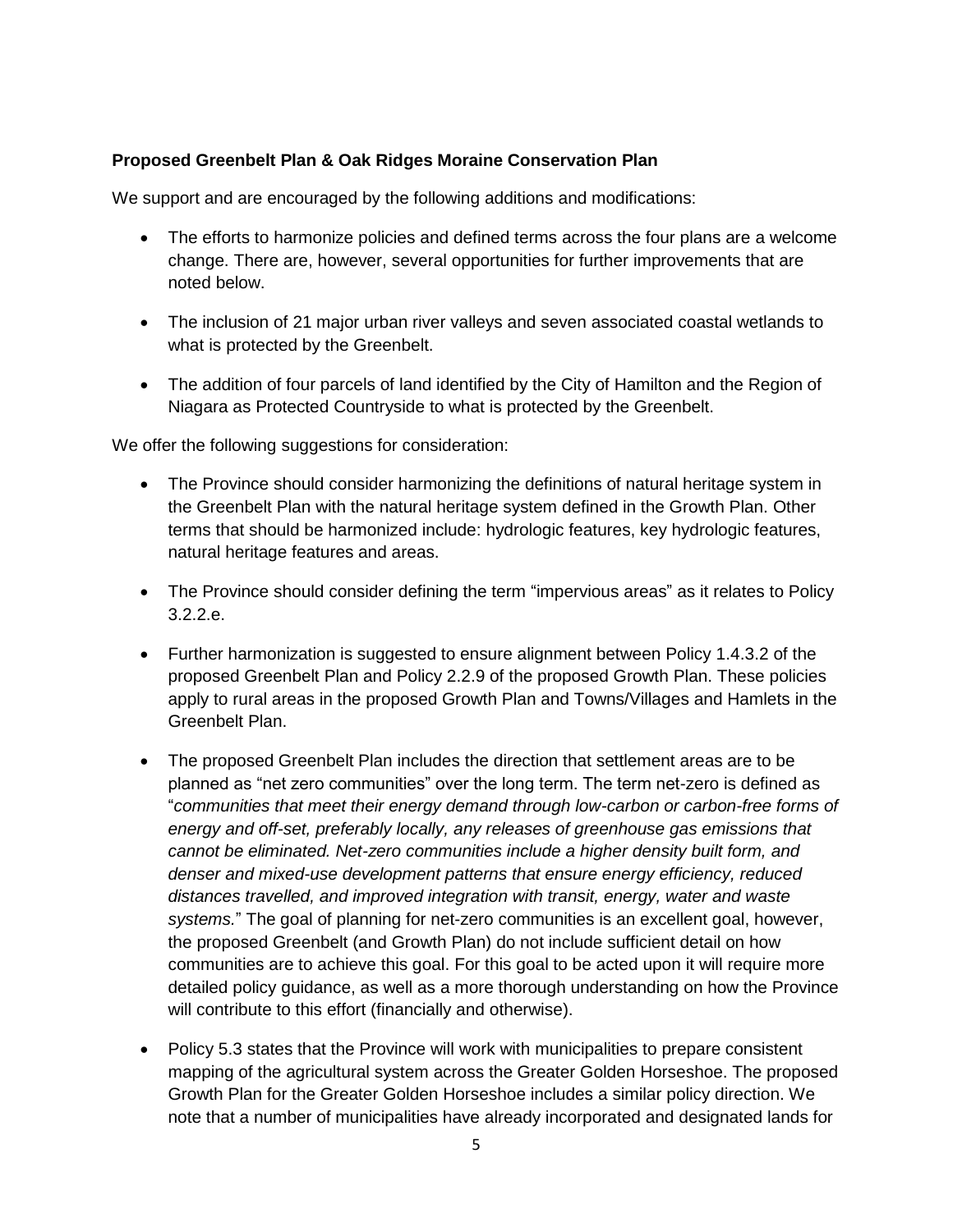agricultural uses within official plans. We are pleased to note the Province's intention to collaborate with municipalities, as understanding the methodology, expectations and intended outcomes of this exercise will be a primary concern for both municipalities. The Province should also consider an appropriate mechanism for engaging landowners in this exercise.

# **Proposed Niagara Escarpment Plan**

We offer the following suggestions for consideration:

- OPPI supports the inclusion of policies for engaging the public, First Nations and Metis communities in efforts to implement the policies of the Niagara Escarpment Plan.
- We understand that the Niagara Escarpment Plan is an older Plan and is administered separately from the Greenbelt, Oak Ridges Moraine and Growth Plan. While the Plans are administered separately we believe there remains an opportunity for further refinement and harmonization. A number of key terms used in the three other Plans are different that those used in the Niagara Escarpment Plan, such as a number of the water resource and natural heritage terms, as well as how urban uses are defined and addressed. Other terms are used in the Niagara Escarpment Plan, but are not defined (net-zero community). We suggest that the Province take a closer look at the key terms and definitions used in the Niagara Escarpment Plan and attempt to further harmonize them with the other three major Provincial Plans and remove conflicts.
- The inclusion of cemeteries in the definition of institutional uses is a positive first step in reconciling some of the challenges for planning for cemeteries (although cemeteries are usually considered as a form of private open space). The Province should consider allowing cemeteries in certain designations (Part 1) and provide specific development criteria (Part 2).
- We understand that the Province is in the process of evaluating a number of mapping and boundary changes as part of the Plan review. We understand that the Province has made efforts to engage the public and landowners in the process through public open house events and online engagement through the NEC's website. It is unclear whether or not the Province has notified individual property owners regarding prospective changes, however, given the distinct nature of the NEP we suggest and encourage the Province to make best efforts to inform and engage affected property owners in the process.

## **Additional Items for Consideration**

Overall, OPPI is generally supportive of the Province's efforts to refine and harmonize the four Provincial Plans. In addition to the items presented above, we would like to offer the following comments:

 The proposed changes to the four major Provincial Plans are substantial. The expectation is that it will take municipalities several years to implement. To ensure a